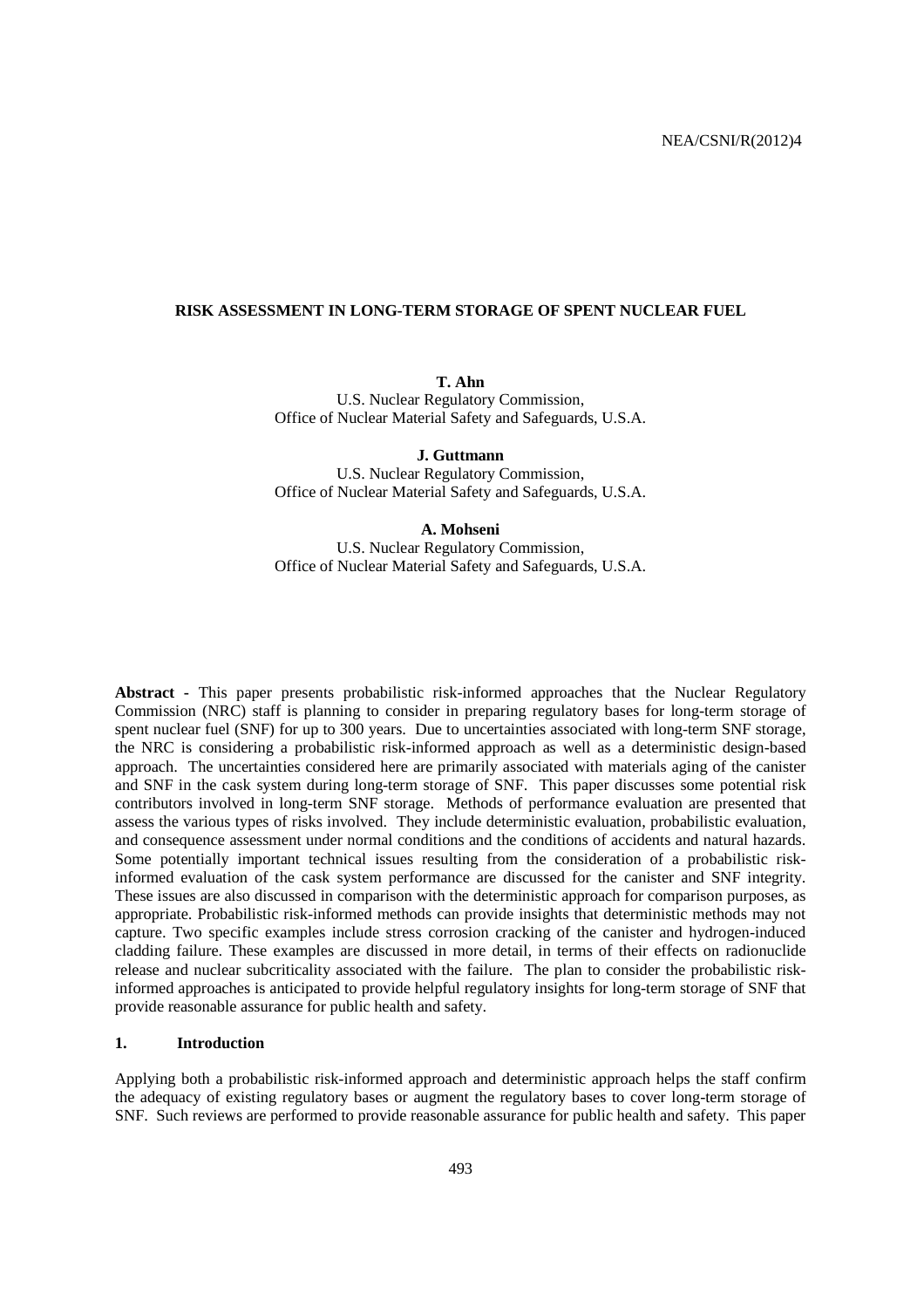### NEA/CSNI/R(2012)4

presents some probabilistic risk-informed and deterministic approaches that the NRC staff is planning to investigate in its review of long-term storage of SNF for up to 300 years. Due to uncertainties associated with long-term SNF storage, the NRC staff is considering both the probabilistic risk-informed and deterministic design-based approaches. The uncertainties considered here are primarily associated with materials aging. This paper discusses some potential technical issues associated with materials aging for the cask system. The cask system that stores SNF consists of components, such as the canister, SNF and overpacks.

Deterministic safety assessment methods that apply conservative assumptions may not provide performance insights that a probabilistic risk-informed performance based method may identify. A conservative deterministic method may not fully address insights that uncertainties may have during longterm materials aging for each failure mode. A probabilistic risk-informed approach allows the safety assessment of the cask system to be performed using realistic assumptions that incorporate uncertainty analyses and thereby assess the system's performance under a variety of conditions.

This paper considers some performance criteria in the probabilistic risk-informed approach under normal, accident, or natural hazard conditions. Methods of performance evaluation are also considered. And, some potentially important technical issues associated with long-term materials aging in the canister and SNF are discussed for the canister and SNF integrity. These issues are also discussed when comparing the deterministic approach, as appropriate. Two example issues, marine stress corrosion cracking (SCC) of the stainless steel canister and hydrogen embrittlement of Zircaloy cladding are discussed in more detail, in terms of their potential effects on radionuclide release and nuclear subcriticality, as risk-informed performance measures.

#### **2. Potentially important technical issues associated with long-term materials aging**

In the probabilistic risk-informed approach, three questions on risk are asked: (i) what can go wrong? (ii) How likely is it? and (iii) What are the consequences? Accounting for uncertainties associated with longterm materials aging to the canister and SNF, the NRC staff's technical approach will, for example, consider the following:

- Preventing nuclear criticality, due to degradation of SNF, the canister , or neutron absorbers
- Preventing unacceptable release of radioactive material (i.e., confinement), due to degradation of the seal, the canister, and SNF
- Avoiding excessive radiation dose rates and doses (i.e., radiation shielding), due to degradation of shielding material
- Maintaining the retrievability of the contents under SNF degradation.
- Physical protection and security
- Maintenance programs

During its evaluation, the staff will assess the following:

- SNF specifications not limited to type of SNF, uranium mass loading, cladding material, specification of damaged SNF, enrichment, heat load as a function of cooling time and heat dissipation, source term, dimensions, burnups and loading curves, inerting atmosphere, maximum storage time, and operating history.
- Structural capability of the cask system to withstand loads under accident conditions and natural phenomena events
- Heat removal under normal, loading, off-normal, and accident conditions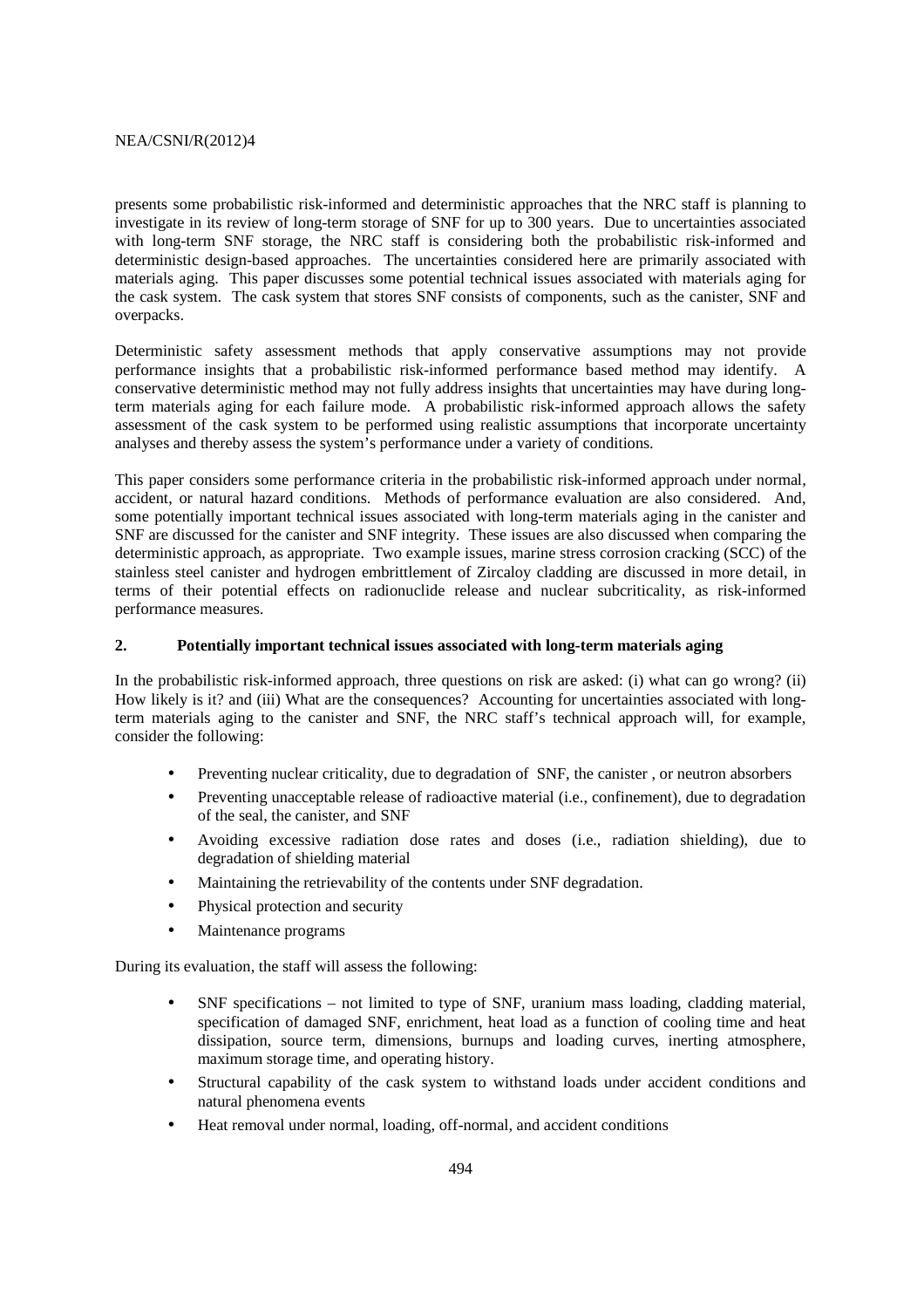- Maintaining confinement
- Compliance with regulatory dose limits in air and direct radiation from the cask system
- Maintaining nuclear subcritical condition

### **3. Methods of performance evaluation of cask system**

The staff is planning to consider the following methods of performance evaluation of the cask system.

Deterministic modeling techniques which have been widely used to support design-based regulatory requirements. Examples include laboratory test results and rigorous numerical modeling in the structural, thermal and criticality assessment. A deterministic modeling technique typically consists of bounding analyses that obtain their basis from engineering and scientific methods and experimental test results that are expected to bound the potential accident conditions. Consensus standards or regulatory guides provide examples of acceptable approaches to meeting deterministic regulatory requirements.

The probabilistic modeling technique is an extension of deterministic methods. It is based on extended event identification and the associated failure mechanisms, the probability and probability cut-off of the failure mechanisms, the uncertainties and variability, and incorporation of the system consequence analysis. The probabilistic modeling of the overall cask system is consistent with the risk-informed approach. This enables optimizing inspection programs and identifying mitigation (or inspection and remediation) techniques for the design and operation of the cask system. The probabilistic modeling of the overall cask system will also help in early identification of potentially risk-significant issues. Example computer codes that may be applicable to the risk assessment of the cask system include SAPHIRE [1], MELCOR [2], MACCS2 [3], RSAC [4], and PCSA [5]. Applications of these codes to cask systems are available in NRC [6] and EPRI [7] reports. The probabilistic modeling of the overall cask system can be fixed in time or modeled as time-dependent.

The probability of external initiating events or event sequences affecting the cask performance after longterm storage are assessed under normal, various accident and natural hazard conditions. Examples of the external initiating events include aircraft hazards and seismic events. Examples of event sequences include cask tip-over, weld failure, heatup, or SNF failure. Maintaining subcritical SNF conditions is assessed. The assessment of nuclear subcriticality may include (i) moderator exclusion, (ii) configuration stability of the SNF assemblies and internal structures, (iii) effectiveness of neutron absorber, and (iv) burnup credit. The consequence considered is dose (or cancer fatality) to the worker or to the public from radionuclide release.

### **4. Consideration of potential technical issues in canister and SNF**

Failure mode and effect analyses are integral to safety assessments. For the list below, some potentially important factors in the probabilistic risk-informed approach are emphasized for each failure mode.

- Mechanical failure of the stainless steel canister Canister breach from mechanical puncture resulting from excessive impact stresses. A cut-off probability is used to exclude breach at welds as a function of impact stress [6]. The breached area will affect the magnitude of the radionuclide release fraction. Depending on the magnitude, the impact failure may lead to a configurational change in internal structure that affects the nuclear subcriticality assessment, and the retrievability of the SNF materials.
- SCC of stainless steel canister In a marine (coastal) environment with salt deposits on the canister from salt water droplets in the air, the weld area may develop SCC [8-14]. Conservatively assuming no inspection and remediation, the crack opening area will affect the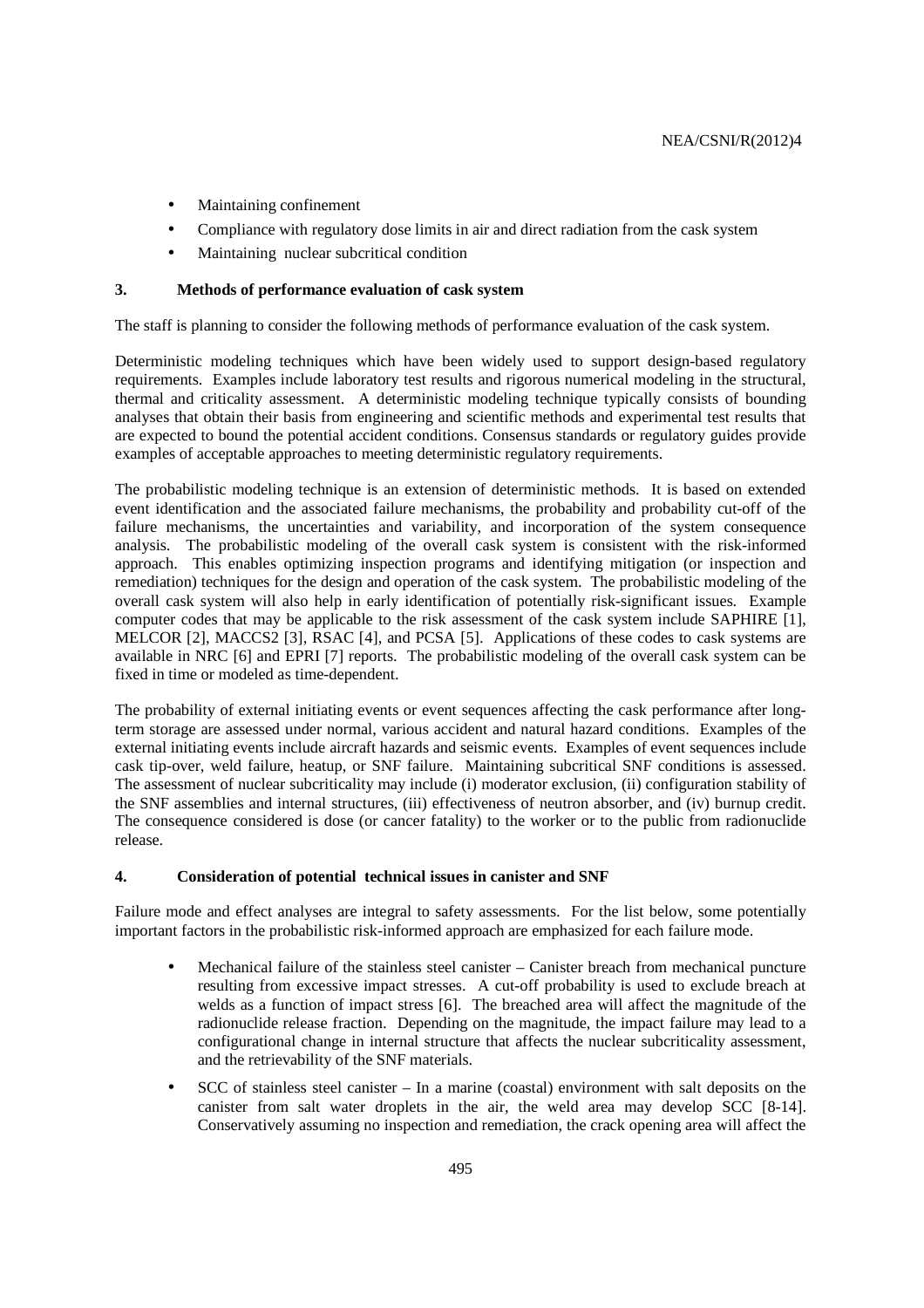magnitude of the radionuclide release fraction. Inspection/remediation and design mitigation processes (e.g., stress relief by heat treatment) may exclude the potential for SCC.

- Cladding failure Failure could occur by impact stress, creep, or hydrogen embrittlement (e.g., [6] and [15]). Cladding failure may affect the magnitude of the radionuclide release fraction, and may lead to internal structure configuration change.
- Degradation of SNF matrix Volume expansion associated with the oxidation/hydration of the UO<sub>2</sub> matrix may lead to crack/unzip of defective cladding [16]. The oxidation/hydration may occur with either residual moisture inside the intact canister or from intruded moisture inside the failed canister. This cladding failure may affect the magnitude of the radionuclide release fraction and challenge the retrievability of the SNF materials, and lead to the configurational change in internal structure. The fine-grained and porous rim structure near the cladding of the high burnup  $UO<sub>2</sub>$  pellet (above about 60 MWd/MTU) may impact the magnitude of the radionuclide release fraction [6], [17].
- Degradation of neutron absorber Corrosion of neutron absorbers (e.g., aluminum alloys or borated stainless steel) will affect the effectiveness of nuclear subcriticality control. However, for a criticality event to occur some degree of water moderation would be needed.

### **5. Two example technical issues**

Below describes two specific example issues, which the NRC staff is planning to consider in preparing the risk-informed regulatory bases.

(1) SCC of the stainless steel canister in coastal environments

SCC at of non-stress-relieved welds in a stainless steel canister located in coastal environments may be initiated if the relative humidity (RH) in the air is sufficiently high and the amount of salt deposits is of a sufficient amount to form aggressive and sufficient aqueous conditions. The weld area may have residual tensile stress resulting from the closure welding process. These two conditions of RH and salt deposits are functions of the canister surface temperature. After long time periods, the canister temperature will decrease as the radioactivity inside the canister gradually decays, increasing RH. The temperature, RH and the amount of salt deposits will not homogeneously distribute on the canister surface because the SNF configuration and air flows between the canister and the concrete overpack are not uniform. Considering all these factors, finite probabilities of SCC exists at various times, locations and type of cask designs. The probability could be low enough for SCC to be screened out of a probabilistic evaluation, especially with appropriate inspection and remediation.

When through-the-weld SCC occurs, radionuclide releases may escape the confinement barrier as aerosol driven by the pressure of inert fill gas and fission gas inside the canister. The release rates are affected by the opening area of the canister surface. The SCC area density per weld area of the canister can be estimated conservatively by [18]:

$$
\delta = C \sigma/E \tag{1}
$$

 $\delta$ : crack areal density (m<sup>2</sup>/m<sup>2</sup>)

σ: applied stress (MPa)

E: Young's modulus (MPa)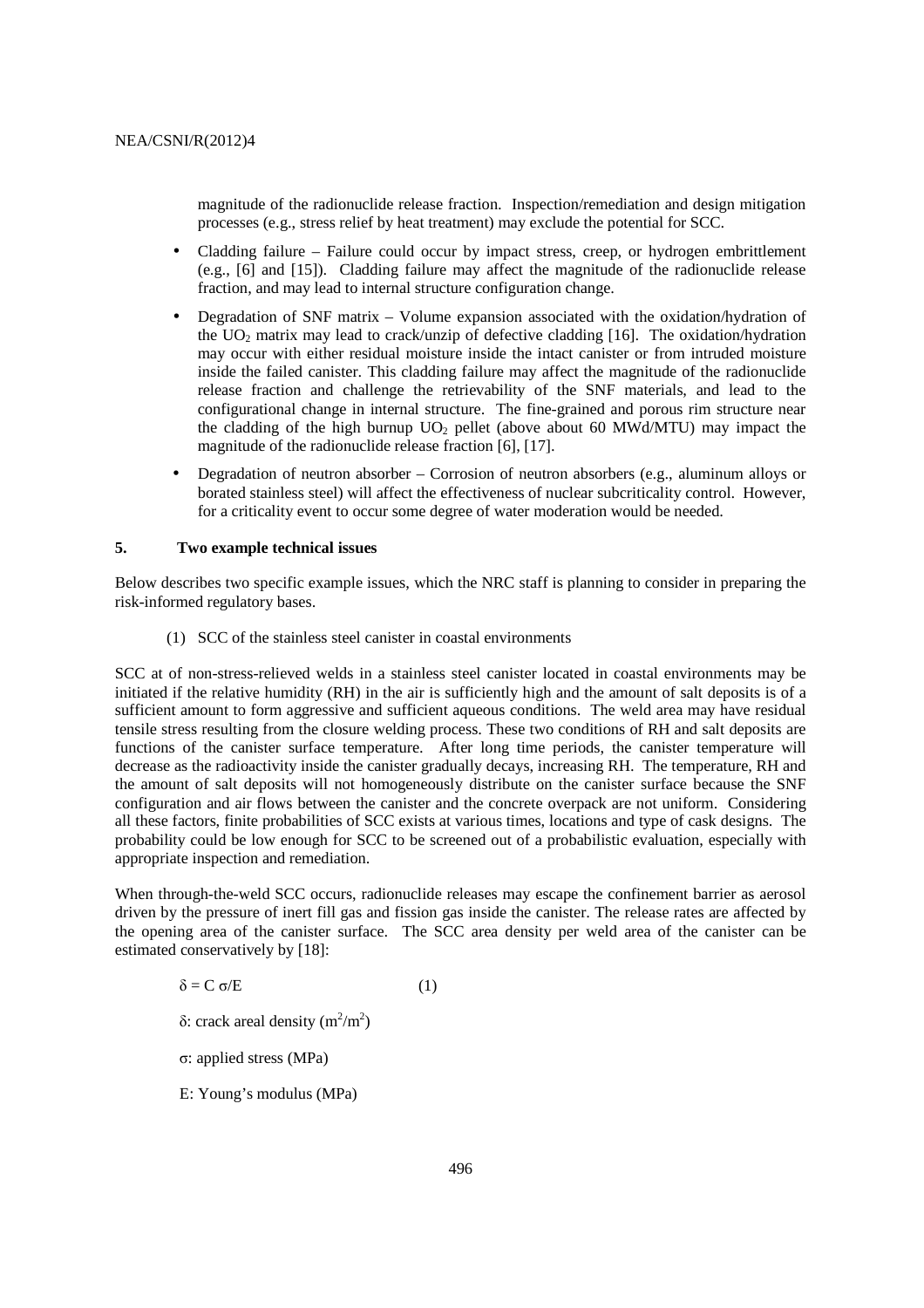#### C: geometric constant

This formula could be applied to the cladding degradation discussed below in the second example issue. An example calculation for stainless steel using equation (1) is the crack mean areal density per unit weld area is approximately  $1.2x10^{-3}$  for 170-310 MPa of applied stress,  $(193-207)x10^{3}$  MPa of Young's modulus [18]. The weld area fraction is about  $10^{-2} - 10^{-1}$  [19]. In an example canister surface area of about 30 m<sup>2</sup>, the surface opening area will become  $3.6x (10^2 - 10^3)$  mm<sup>2</sup>. The model in equation (1) is very conservative, assuming a distribution of uniform crack size. In reality, the number and size of cracks are likely to be smaller. On the other hand, larger cracks may form, depending on the incipient crack size. In any case, this calculated area is obviously larger than that allowed for leak tight [20]. The rate of SCC has not been established.

Through tight cracks, the radionuclide release could be slowed [7, 21]. In the aforementioned many computer models for performance evaluation, the cracks formed will lower the magnitude of the radionuclide release fraction, compared with that from bare SNF in the source-term assessment of radionuclide release [22].

In addition to radionuclide release due to SCC, there are other technical issues as aforementioned. The moisture and oxygen will intrude through the cracks into the canister. The  $UO<sub>2</sub>$  matrix will be oxidized or hydrolyzed [23-26]. With the volume expansion associated with the oxidation and hydration, initially defective cladding may be cracked or unzipped. This may challenge retrievability of the SNF materials, and may lead to a configurational change in the internal structure. Also, Zircalloy may continue to corrode forming oxide which will also impose stress on cladding. Other internal components may corrode continuously, including neutron absorber, basket materials, and the canister internals. The likelihood of this occurring is very low, because corrective actions should have occurred prior to this stage.

(2) Hydrogen effects on cladding integrity

During reactor operation, the cladding metals, mainly Zircaloy, corrode in the reactor coolant. The corrosion process introduces hydrogen into the Zircaloy. Hydrogen can degrade the strength of Zircaloy by overall embrittlement caused by a dispersion of radially-oriented hydrides (perpendicular to hoop stress) [27]. The hydrides formed during reactor operation are mostly circumferential hydrides (parallel to hoop stress). Circumferential hydrides may not affect the strength significantly, depending on the magnitude of severity. However, circumferential hydrides are known to be radially-reoriented in the presence of appropriate applied stress and temperature [27]. The other hydrogen effects are potential delayed-hydride cracking (DHC). The small cracks developed on the inner or outer surfaces of the cladding may lead to crack propagation assisted by hydrogen diffusion to the crack tip forming radially-oriented hydrides at the crack tip. The mechanism has not been proven to exist under the dry storage conditions, although data are available under reactor operational conditions. If it happens under dry storage conditions, it will likely be limited to higher burnup SNF (e.g., above 60 GWd/MTU). The crack density and size from hydrogen embrttlement of hydride reorientation and DHC can be similarly assessed on a conservative basis as the case of SCC of stainless steel described above in equation (1). The values of crack opening from the model need to be compared with those used in determining the release fraction from experimental work [28]. Lorentz, et al. [28] conducted burst tests by heating a cladded SNF rod, allowing an opening area of about 1.6 cm<sup>2</sup> ( $\sim$ 10<sup>-1</sup> fraction of the total cladding surface). If the calculated value of the opening area by cladding cracking induced by hydrogen embrittlement is smaller than the area used in the independent experiments by Lorenz, et al. [28], the release fraction will not be increased with further cladding cracking by embrittlement. Otherwise, the release fraction from the  $UO<sub>2</sub>$  matrix to the canister inside will be affected by the embrittlement. The current regulation for SNF requires that the cladding must be protected during storage against degradation that leads to gross rupture or the SNF needs to be otherwise confined.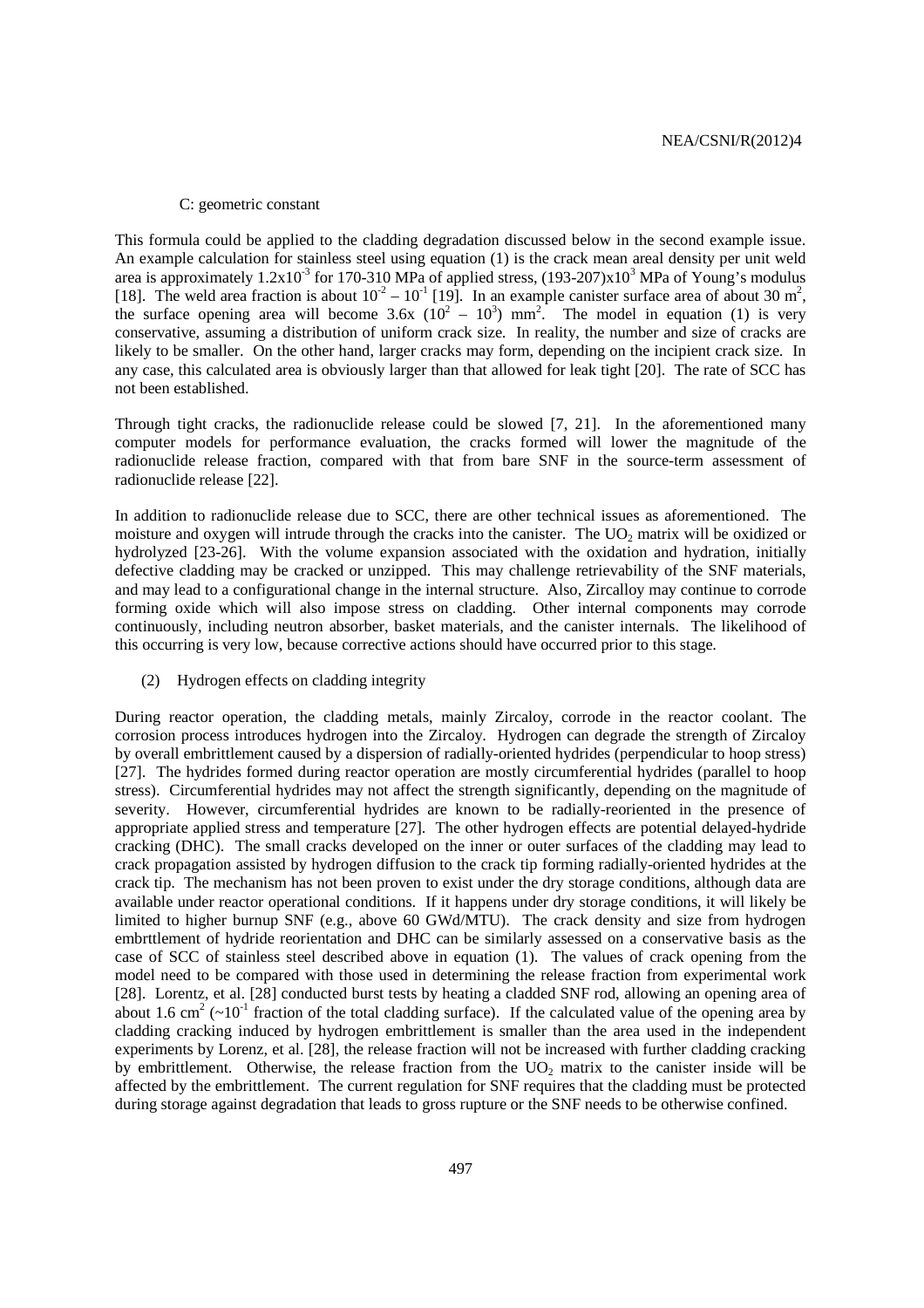### NEA/CSNI/R(2012)4

Elam, et al. [29] assessed the effects on nuclear subcriticality caused by the configuration changes due to cladding failure. The main assumption in this study is full water flooding in the cask. The report presented the reactivity for various SNF rod conditions. For uniform burnup of 45 and 75 Gwd/MTU collapsed SNF rods, the variations of the neutron multiplication factor, *∆keff*, were not significant for this changed cladding configuration.

### **6. Summary**

Some potential technical and environmental issues are discussed, which are associated with uncertainties during long-term SNF storage for up to 300 years. The uncertainties considered are primarily from materials aging. The NRC staff's plan is to incorporate probabilistic risk-informed approaches to confirm the adequacy of the existing regulatory framework or revise the regulatory framework, as appropriate, for long-term SNF storage. This paper addressed:

- Examples of potential technical issues under consideration, including nuclear subcriticality, radionuclide release, radiation shielding, and SNF materials retrievability.
- Methods for performance evaluation to assess the types of risk, including deterministic, and probabilistic risk-informed evaluation under normal accident and natural hazard conditions.
- Consideration of performance evaluation, some potentially important technical issues in the probabilistic risk-informed approach for the canister and cladding integrity. They include mechanical failure of the canister, stress corrosion cracking of the canister, cladding failure, degradation of the SNF matrix, and degradation of neutron absorber. For comparison, the consequence of deterministic approach for these issues are also addressed, as appropriately.
- Two specific example cases, stress corrosion cracking of the canister and cladding failure by hydrogen embrittlement , with respect to radionuclide release and nuclear subcriticality.

The plan to consider the probabilistic risk-informed approach helps ensure a sound regulatory framework remains in place to ensure public health, safety and protection of the environment.

### **Disclaimer**

The NRC staff views expressed herein are preliminary and do not constitute a final judgment or determination of the matters addressed or of the acceptability of any licensing action that may be under consideration at the NRC.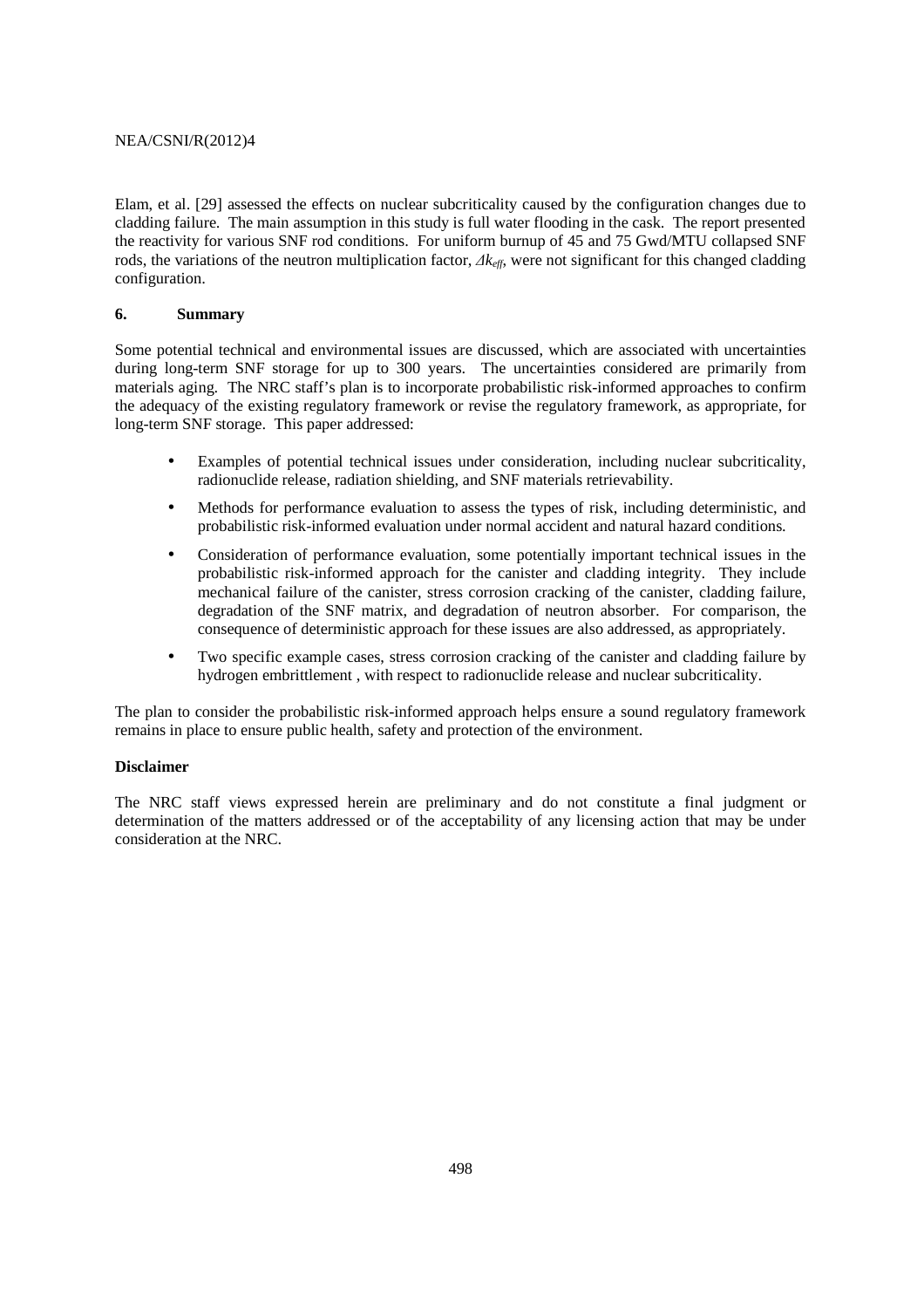#### **References**

- [1] Idaho National Engineering Laboratory, "System Analysis Programs for Hands-on Integrated Reliability Evaluations (SAPHIRE) Version 6.0, Saphire Reference Manual." Idaho Falls, Idaho: Idaho National Engineering Laboratory, 1998.
- [2] Gauntt, R. O., et al., "MELCOR Computer Code Manuals," NUREG/CR-6119, Rev. 2, Washington, DC: NRC, 2009.
- [3] NRC, "Code Manual for MACCS2," NUREG/CR-6613, Vol. 1, Washington, DC: NRC. 1998.
- [4] Wenzel, D. R., "The Radiological Safety Analysis Computer Program (RSAC-5) User's Manual, WINCO-1123."Rev. 1. Idaho Falls, Idaho: Idaho National Engineering Laboratory. 1994.
- [5] Dasgupta, B., R. Benke, B. Sagar, R. Janetzke, and A. Chowdhury, "PCSA Tool Development, Progress Report II," Version 2, San Antonio, TX: Center for Nuclear Waste Regulatory Analyses, 2002.
- [6] U.S. Nuclear Regulatory Commission (NRC), "A Pilot Probabilistic Risk Assessment Of a Dry Cask Storage System At a Nuclear Power Plant." NUREG-1864, Washington, DC: NRC. 2007.
- [7] EPRI, "Probabilistic Risk Assessment (PRA) of Bolted Storage Casks, Updated Quantifications and Analysis Report, EPRI 1009691, Palo Alto, California: EPRI, 2004.
- [8] Albores-Silva, O. E., E. A. Charles, and C. Padovani, "Effect of Chloride Deposition on Stress Corrosion Cracking of 316L Stainless Steel Used for Intermediate Level Radioactive Waste Containers," The Fourth International Workshop on Long Term Prediction of Corrosion Damage in Nuclear Waste Systems, the Belgian Nuclear Research Centre (SCKNCEN) and the Belgian Agency for Radioactive Waste and Enriched Fissile Materials (ONDRAF/NIRAS), 2010, special issue of *Corrosion Engineering, Science and Technology*, 2011.
- [9] Shirai, K., M. Wataru and T. Saegusa, "Long-Term Containment Performance test of Metal Cask," Proceedings of 2011 International Radioactive Waste Management Conference (IHLRWMC), Albuquerque, New Mexico, April 10-14, Paper No. 3332, LaGrange Park: Illinois, American Nuclear Society, 2011a.
- [10] Shirai, K., J. Tani, T. Arai, M. Wataru, H. Takeda, and T. Saegusa, "SCC Evaluation of Multi-Purpose Canister," Proceedings of 2011 International Radioactive Waste Management Conference (IHLRWMC), Albuquerque, New Mexico, April 10-14, Paper No. 3333, LaGrange Park: Illinois, American Nuclear Society, 2011b.
- [11] Tani, J., K. Shirai, M. Wataru and T. Saegusa, "Stress Corrosion Cracking of Stainless Steel Canister of Concrete Cask," International Seminar on Interim Storage of Spent Fuel (ISSF) 2010, Central Research Institute for Electric Power Industry (CRIEPI), Tokyo, Japan: CRIEPI, 2010.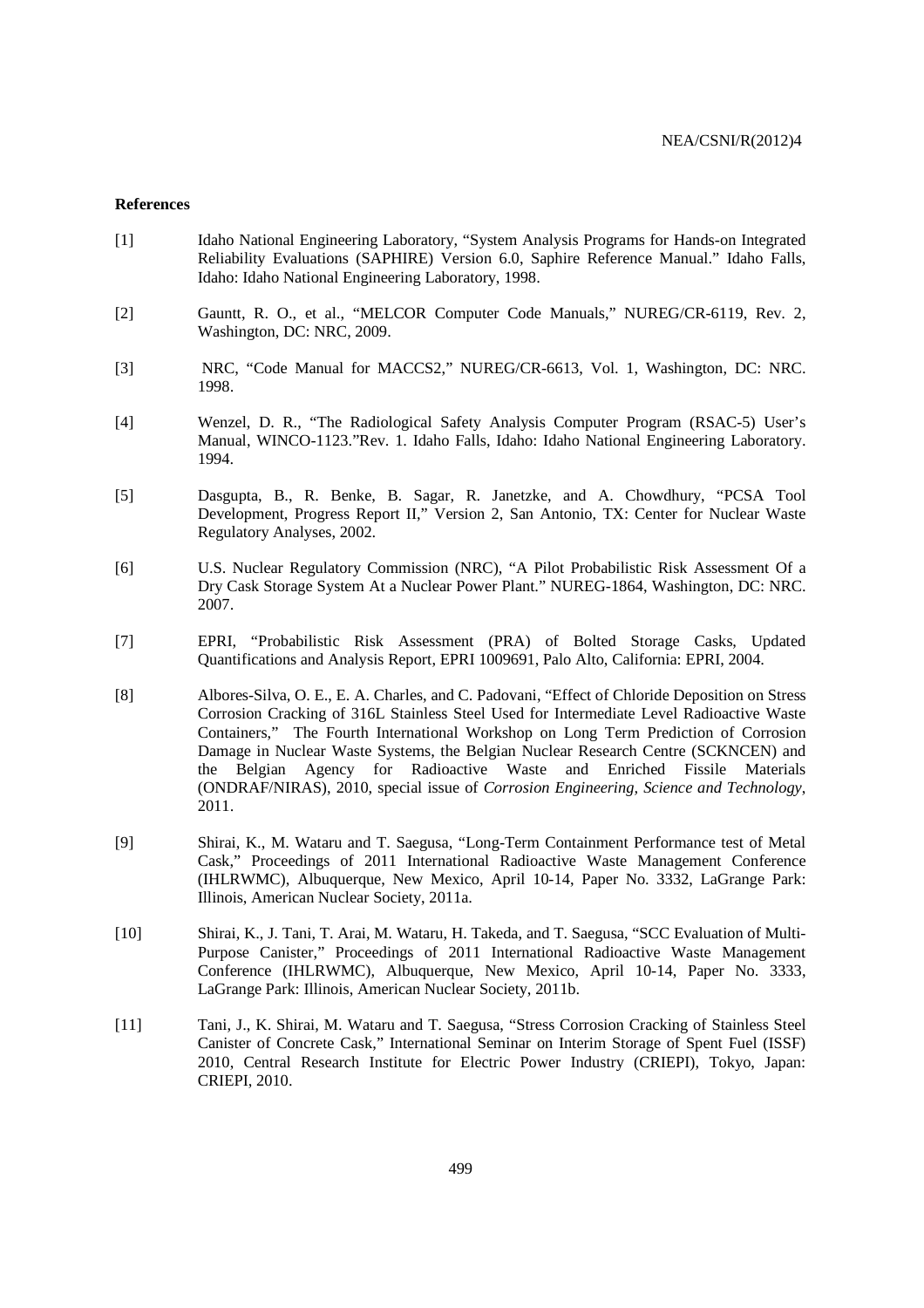#### NEA/CSNI/R(2012)4

- [12] Caseres, L and T. M. Mintz, "Atmospheric Stress Corrosion Cracking Susceptibility of Welded and Unwelded 304, 304L, and 316L Austenitic Stainless Steels Commonly Used for Dry Cask Storage Containers Exposed to Marine Environments," NUREG/CR-7030, Washington, DC: NRC, 2010.
- [13] EPRI, "Climate Corrosion Considerations for Independent Spent Fuel Storage Installations in Marine Environments," EPRI 1013524, Palo Alto, California: EPRI, 2006.
- [14] EPRI, "Effects of Marine Environments on Stress Corrosion Cracking of Austenitic Stainless Steels," EPRI 1011820, Palo Alto, California: EPRI, 2005.
- [15] EPRI, "Spent Fuel Transportation Applications Assessment of Cladding Performance," EPRI 1015048, Palo Alto, California: EPRI, 2007.
- [16] Cunnane, J., W. Ebert, M. Goldberg, R. Finch, and C. Mertz, "Yucca Mountain Project Report, Waste Form Testing Work," Argonne National Laboratory (ANL), Chemical Technology Division, Argonne, Illinois: ANL, 2003.
- [17] Spino, J., M. Coquerelle, and D. Baron, "Microstructure and Fracture Toughness Characterization of Irradiated PWR Fuels in the Burnup Range of 40-67 GWd/t," Proceedings of the Technical Committee Meeting IAEA on Advances in Fuel Technology. 1996.
- [18] Gwo, J., T. Ahn, and X. He, "Modeling Disruptive Events Using the β-SOAR Model: Levels of β-SOAR Model Flexibility in Applications and Initial Insights," Proceedings of 2011 International Radioactive Waste Management Conference (IHLRWMC), Albuquerque, New Mexico, April 10-14, pp. 867-874, LaGrange Park: Illinois, American Nuclear Society, 2011.
- [19] ASM International (The Materials Information Society), *ASM Handbook,* Volume 2. Properties and Selection: Nonferrous Alloys and Special-Purpose Materials, Materials Park, Ohio: ASM International, 1990.
- [20] Institute for Nuclear Materials Management, "American National Standard for Leakage 12782 Tests on Packages for Shipment of Radioactive Materials," ANSI N14.5, 1997.
- [21] Sprung, J. L., et al., "Reexamination of Spent Fuel Shipment Estimates," NUREG/CR-6672, Vol. 1, SAND2000-0234, Albuquerque, NM: Sandia National Laboratory; Washington DC: NRC. 2000.
- [22] Kamas, S., T. Ahn and M. Bailey, "Pre-closure Safety Analysis: Sensitivity Studies and Preliminary Dose Results," Proceedings of the 11th International High-Level Radioactive Waste Management Conference (IHLRWM), April 30 - May 4, Las Vegas, NV, pp.1096- 1100, American Nuclear Society, LaGrange Park, Illinois: American Nuclear Society, 2006.
- [23] Ahn, T. and S. Mohanty, "Dissolution Kinetics of Commercial Spent Nuclear Fuels in the Potential Yucca Mountain Repository Environment," NUREG-1924, NRC ADAMS ML 083120074, Washington, DC: NRC, 2008.
- [24] Ahn, T., "Dry Oxidation and Fracture of LWR Spent-fuels," NUREG-1565, NRC ADAMS ML040150720, Washington, DC: NRC, 1996.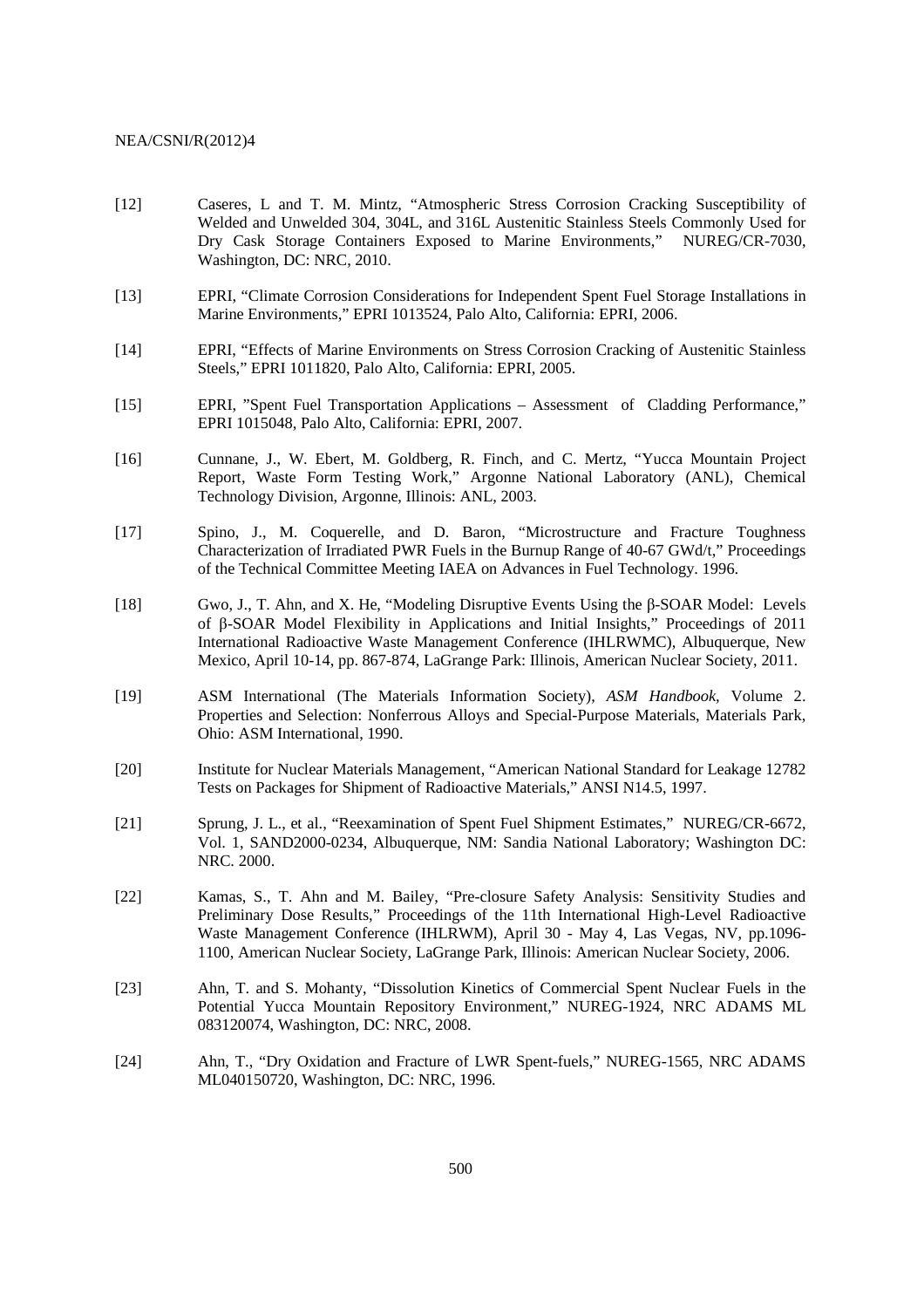- [25] Wasywich, K. M. and C. R. Frost, "Behavior of Used CANDU Fuel Stored in 150 °C Moisture-Saturated Air," 3rd International High level Radioactive Waste Management (IHLRWM) Conference, Las Vegas, Nevada, April 12 – 16, Proceedings of High Level Radioactive Waste Management, Vol. 1, pp. 1166–1173, La Grange Park, IL, American Nuclear Society, 1992.
- [26] Taylor, P., R. J. Lemire, and D. D. Wood, "The Influence of Moisture on Air Oxidation of  $UO<sub>2</sub>$ : Calculations and Observations, Proceedings of the Third International Conference, "High Level Radioactive Waste Management," Las Vegas, Nevada, April 12-16, 1993, La Grange Park, Illinois: American Nuclear Society, 1992.
- [27] Chung, H. "Understanding Hydride- and Hydrogen-Related Processes in High-Burnup Cladding in Spent-Fuel-Storage and Accident Situations, Proceedings of 2004 International Meeting on LWR Fuel Performance, Orlando, Florida, September 19-22, 2004, Paper No. 1064, LaGrange Park: Illinois, American Nuclear Society.
- [28] Lorenz, R. A., et al., "Fission product Release from Highly Irradiated LWR Fuel," NUREG/CR-0722, Oak Ridge National Laboratory, pp. 48-80, Washington, DC: NRC, 1980.
- [29] Elam. K. R., J. C. Wagner and C. V. Parks, "Effects of Fuel Failure on Criticality Safety and Radiation Dose for Spent Fuel Casks, NUREG/CR-6835, Washington, DC: NRC, 2003.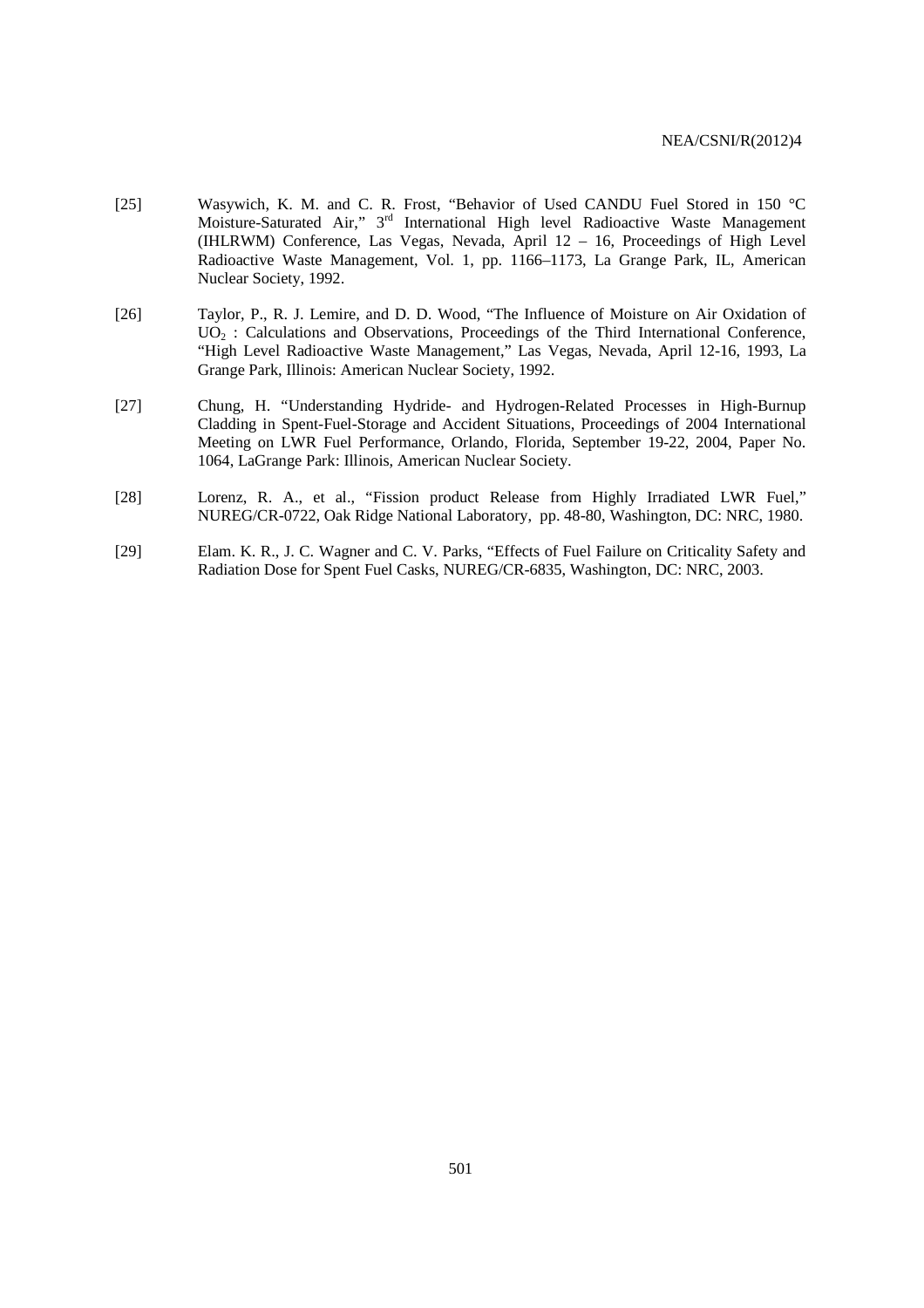

### Why Risk Assessment in Long-Term Storage of Spent Nuclear Fuel?

T. Ahn, J. Guttmann, and J. Davis U.S. Nuclear Regulatory Commission Office of Nuclear Material Safety and Safeguards, U.S.A.

For OECD/NEA Workshop Safety Assessment of Fuel Cycle Facilities-Regulatory Approaches and Industry Perspectives September 27 - 29, 2011, Toronto, Canada

 $\ddagger$ 

 $\overline{2}$ 



**Disclaimer:** 

The NRC staff views expressed herein are preliminary and do not constitute a final judgment or determination of the matters addressed or of the<br>acceptability of any licensing action that may be under consideration at the NRC.

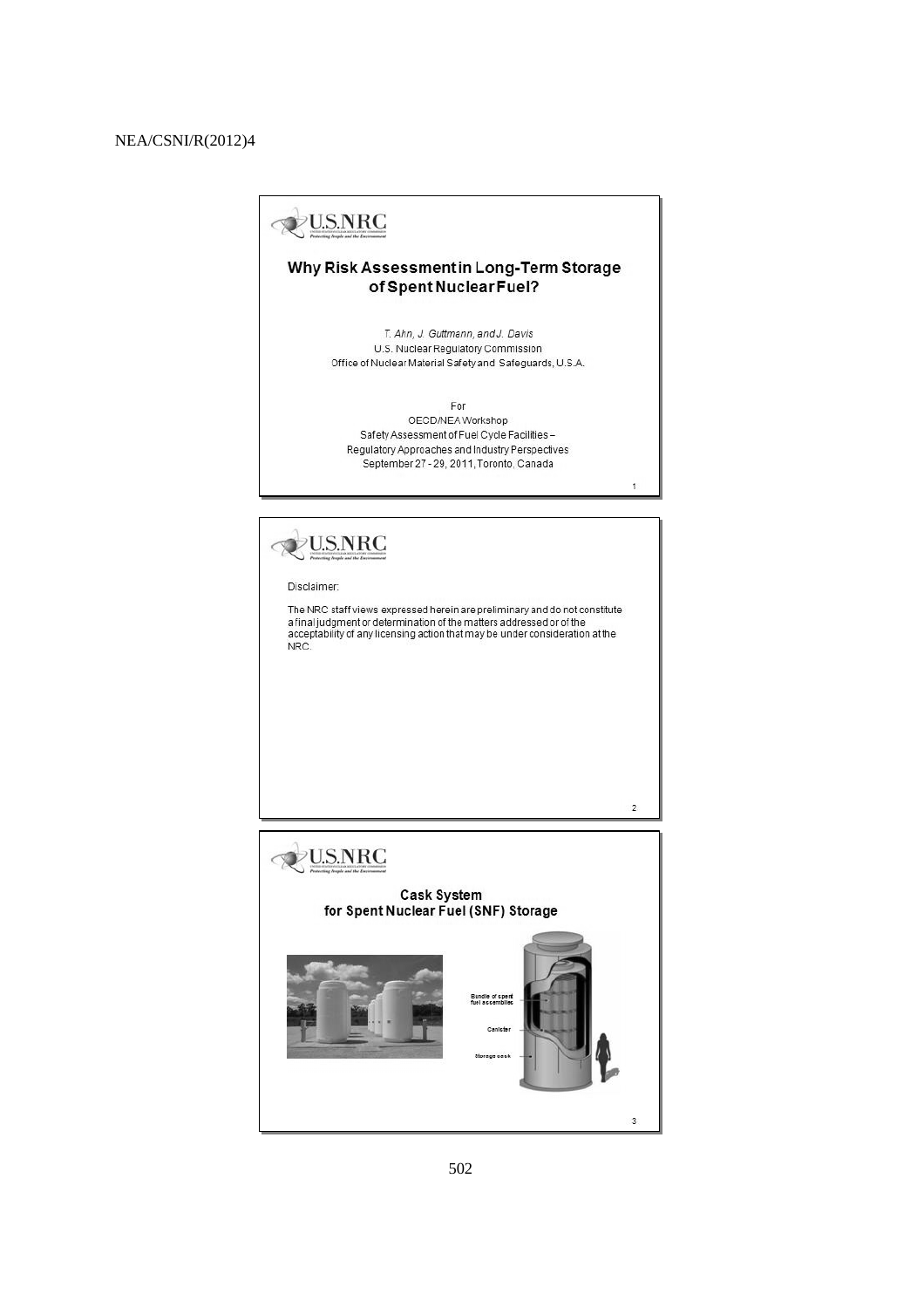$\overline{4}$ 

# **U.S.NRC**

#### Introduction

- Presents risk-informed approaches that the NRC staff is planning to<br>investigate in preparing regulatory bases for long-term storage of SNF for extended periods.
- Due to uncertainties associated with long-term SNF storage, it is useful<br>to consider the risk-informed approach in comparison with deterministic ÷ design-based approaches.
- ¥ The uncertainties considered here are primarily associated with materials aging of the canister and SNF in the cask system under long-<br>term storage conditions.
- Using only deterministic safety assessments to account for potential failure modes associated with all the components of the cask system is difficult and may not address important contributors to safety.

# **U.S.NRC**

#### Introduction (continued)

- Discuss some performance criteria and methods of performance evaluation in the risk-informed approach.
- Discuss some potentially important technical issues associated with  $\bullet$ long-term materials aging for the canister and SNF integrity, and discuss issues in comparison with the deterministic approach, as appropriate.
- Discuss more in detail two example issues, marine stress corrosion  $\bullet$ cracking (SCC) of the stainless steel canister, and hydrogen embrittlement of Zircaloy cladding, in terms of their potential effects on radionuclide release and nuclear subcriticality, as risk-informed performance measures.

 $\overline{5}$  $\nu$ U.S.NRC Introduction (continued) The plan to consider the risk-informed approach helps the staff prepare regulatory bases for long-term storage of SNF. However, the final regulatory bases must provide reasonable assurance ä, for public health and safety.  $\sqrt{6}$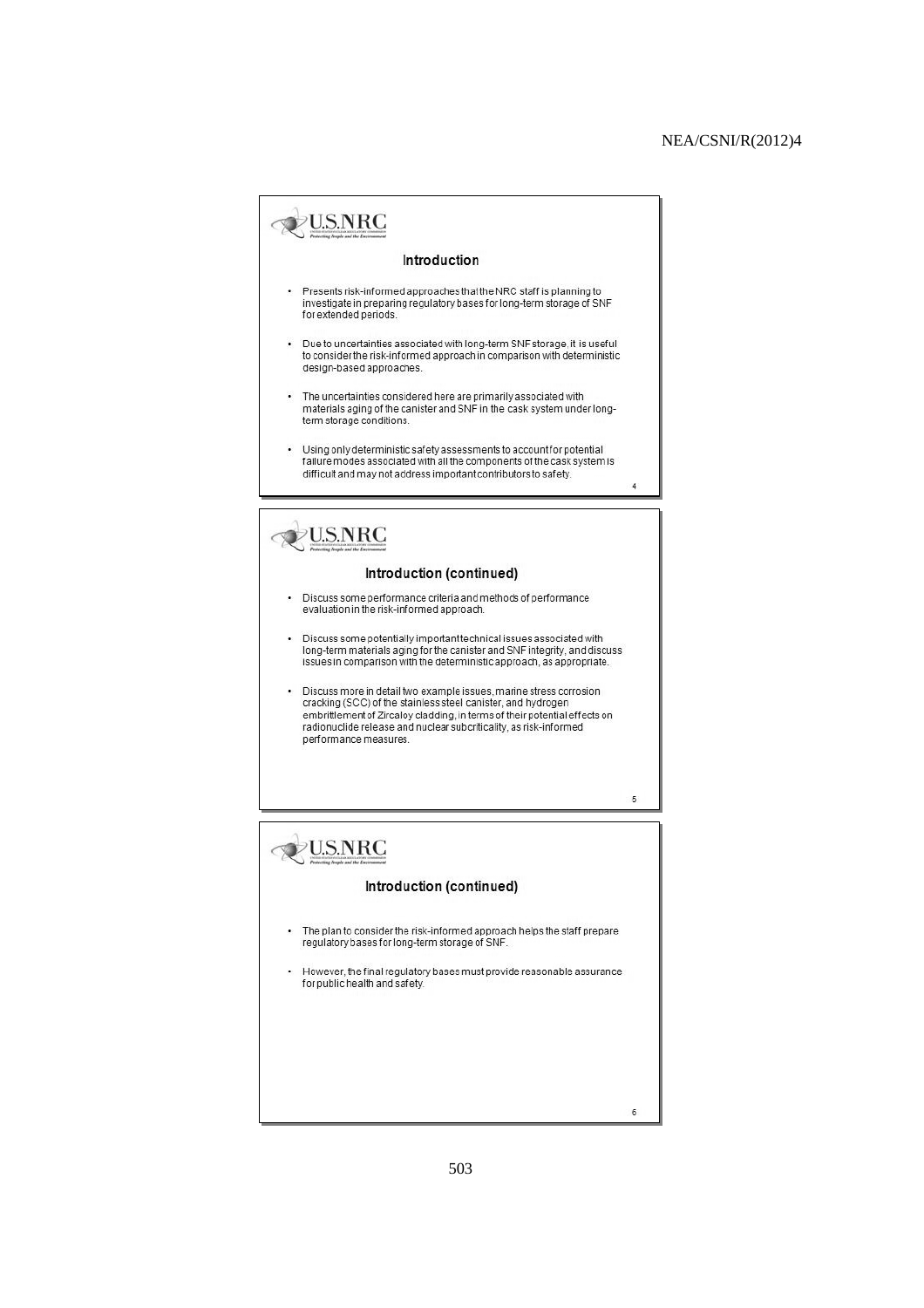### **DUSNRC**

#### **Some Potentially Important Technical Issues** Associated with Long-Term Materials Aging

- Three questions on risk: (i) What can go wrong? (ii) How likely is it? and (iii) What are the consequences?
- Preventing nuclear criticality, due to degradation of SNF, the canister, or neutron absorbers
- Preventing unacceptable release of radioactive material (i.e. confinement), due to degradation of the seal, the canister, and SNF
- (e.g., canister monitoring, and site boundary dose assessment) Avoiding excessive radiation dose rates and doses (i.e., radiation
- shielding), due to degradation of shielding material
- Maintaining the retrievability of the contents under SNF degradation

# $\nu$ U.S.NRC

#### Some Methods of Performance Evaluation of Cask System

- Deterministic modeling techniques, widely used to support design-based<br>regulatory requirements:
- laboratory test results and rigorous numerical modeling in the structural, thermal and criticality assessment
- typically bounding analyses
- consensus standards or regulatory guides
- $\ddot{\phantom{1}}$ Probabilistic modeling technique, an extension of deterministic methods:
	- event identification and the associated failure mechanisms, the probability and probability cut-off of the failure mechanisms, the uncertainties and variability, and incorporation of the system consequence analysis
- consistent with the risk-informed approach, and enables optimizing and<br>identifying mitigation techniques for the design and operation of the cask system that are a function of the associated risk to the public
- help with the early identification of potentially risk-significant is sues

8

 $\overline{7}$ 

# **DUSNRC**

#### **Some Potentially Important Issues** in Canister and SNF

- Mechanical failure of the stainless steel canister:  $\mathbf{r}$
- mechanical puncture from impact stress will cause canister breach
- cut-off probability is for exclusion
- the breached area affecting the magnitude of the radionuclide release fraction
- a configurational change in internal structure that affects the nuclear subcriticality<br>assessment, and the retrievability of the SNF materials
- the breached canister may or may not be acceptable in the deterministic
- approach
- $\blacksquare$ SCC of stainless steel canister:
- in a marine (coastal) environment with salt deposits on the canister welds dueto salt water droplets in the air
- the crack opening area affecting the magnitude of the radionudide release fraction
- the design mitigation process for SCC exclusion (e.g., by applying compressive stress), which may be also accepted in the deterministic approach
-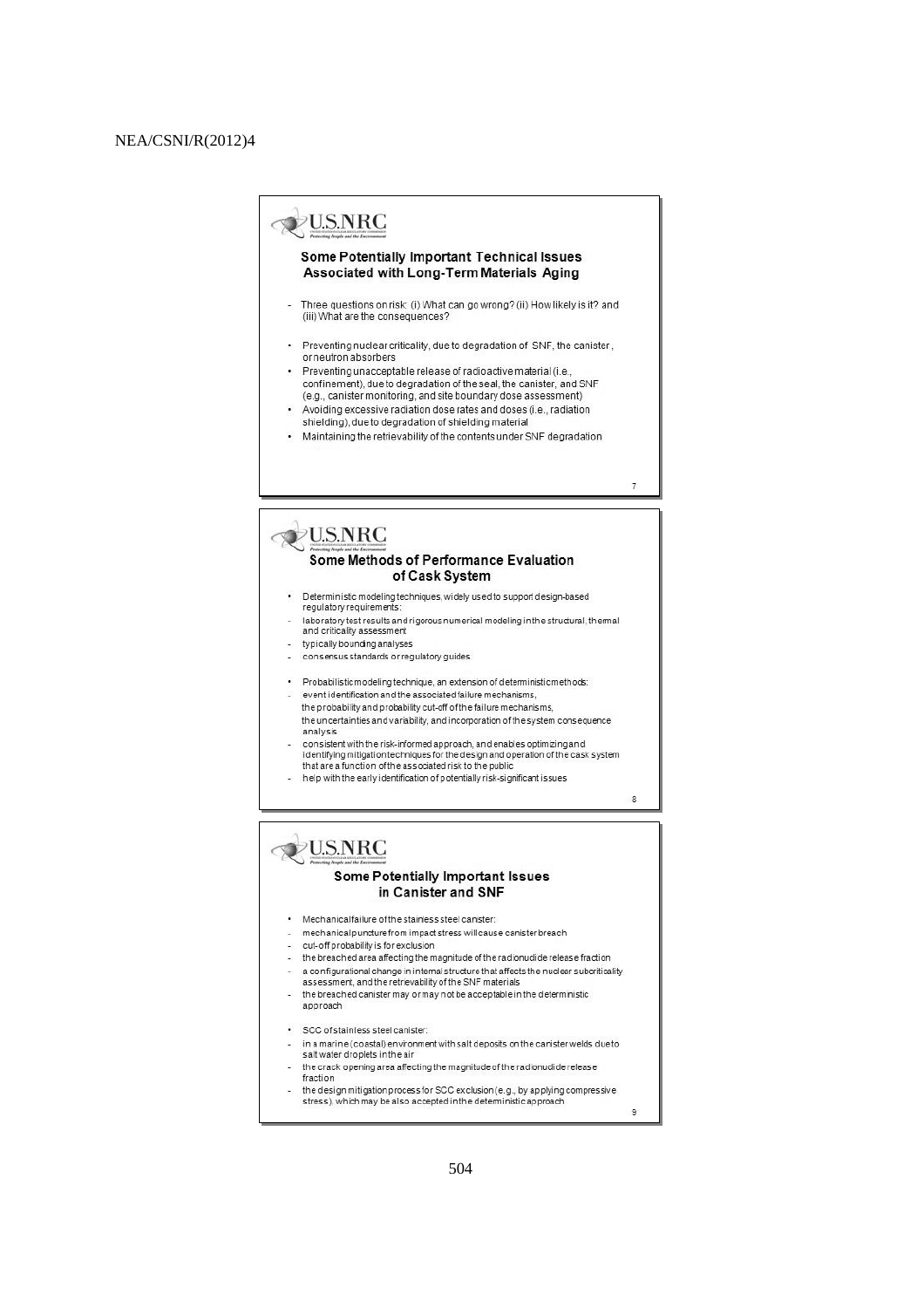# U.S.NRC Some Potentially Important Issues in Canister and SNF (continued)

- · Claddingfailure:
- failure by impact stress, creep, or hydrogen embrittlement  $\langle \hat{z} \rangle$
- the crack opening area affecting the magnitude of the radionuclide release
- fraction and configurational change in internal structure<br>In the deterministic approach, this failure may or may not be acceptable (e,g., separate confinement requirement)
- Degradation of SNF matrix:
- volume expansion associated with the oxidation/hydration of the UO<sub>2</sub> matrix,<br>cracking/unzipping defective cladding. The oxidation/hydration may occur with  $\overline{a}$ either residual moisture inside the intact canister or from intruded moisture inside the failed canister
- affecting the magnitude of the radionuclide release fraction, challenging the retrievability of the SNF materials, and configurational change in internal structure
- Degradation of neutron absorber-corrosion of neutron absorbers (e.g., aluminum alloys or borated stainless steel)



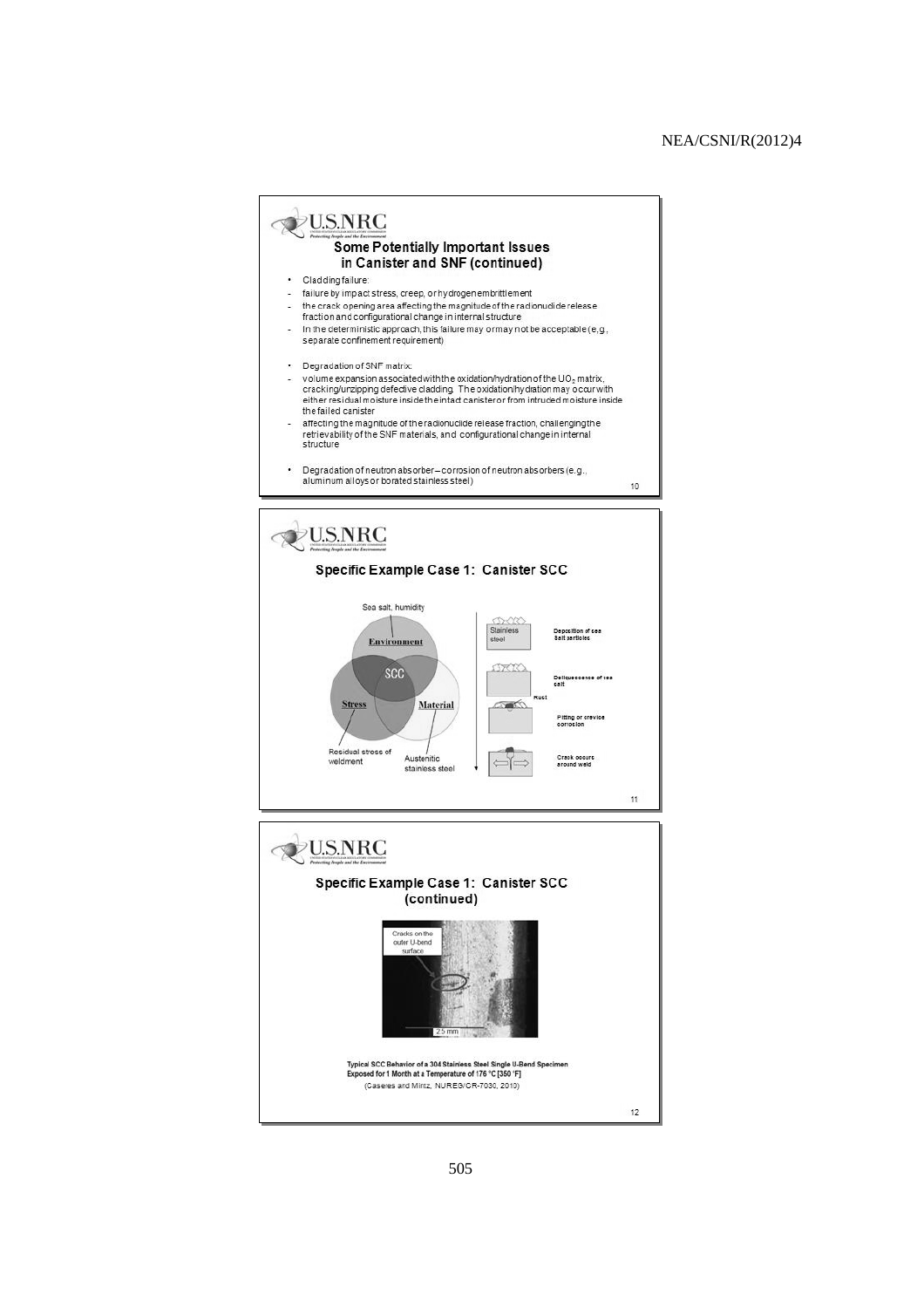



506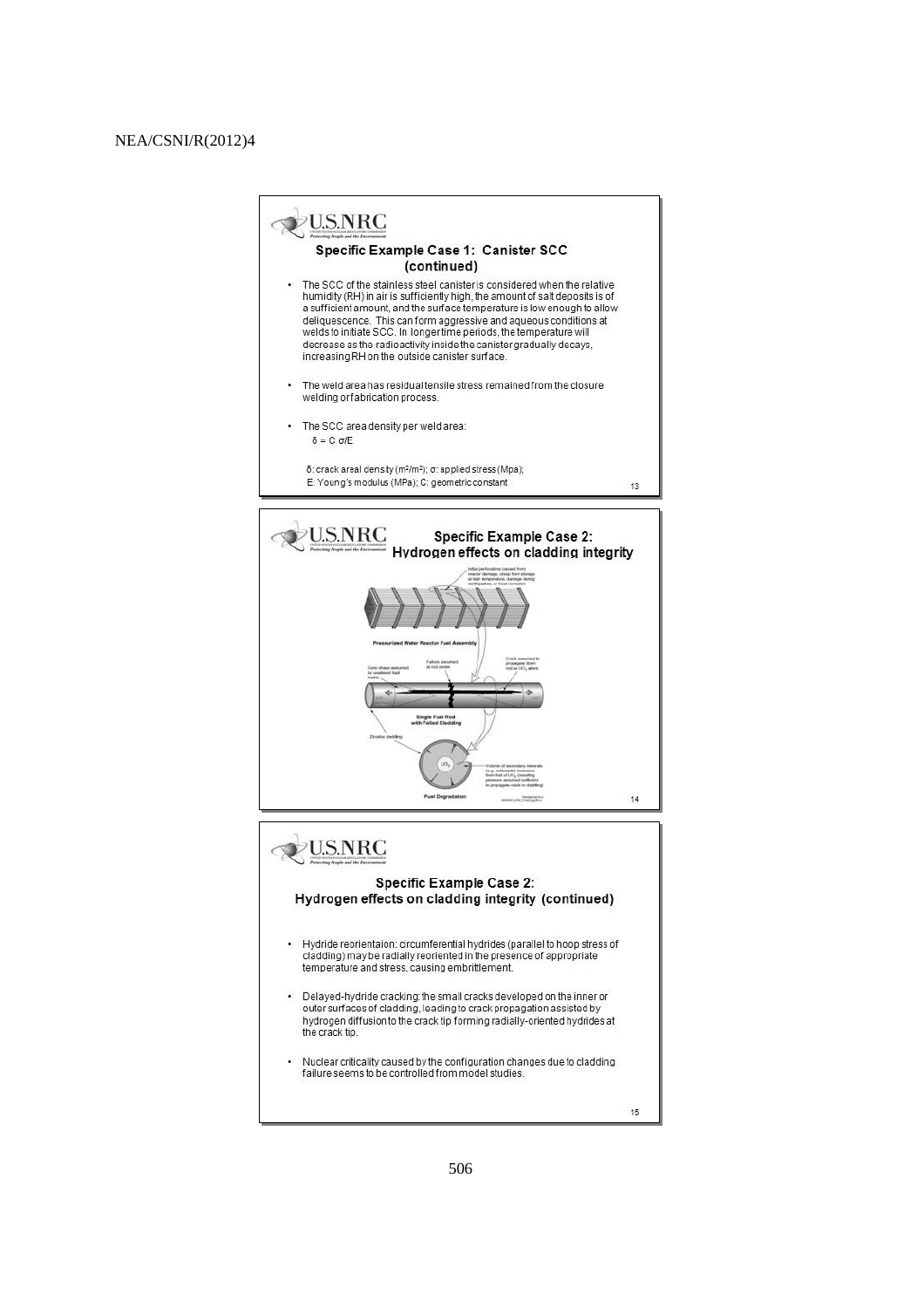